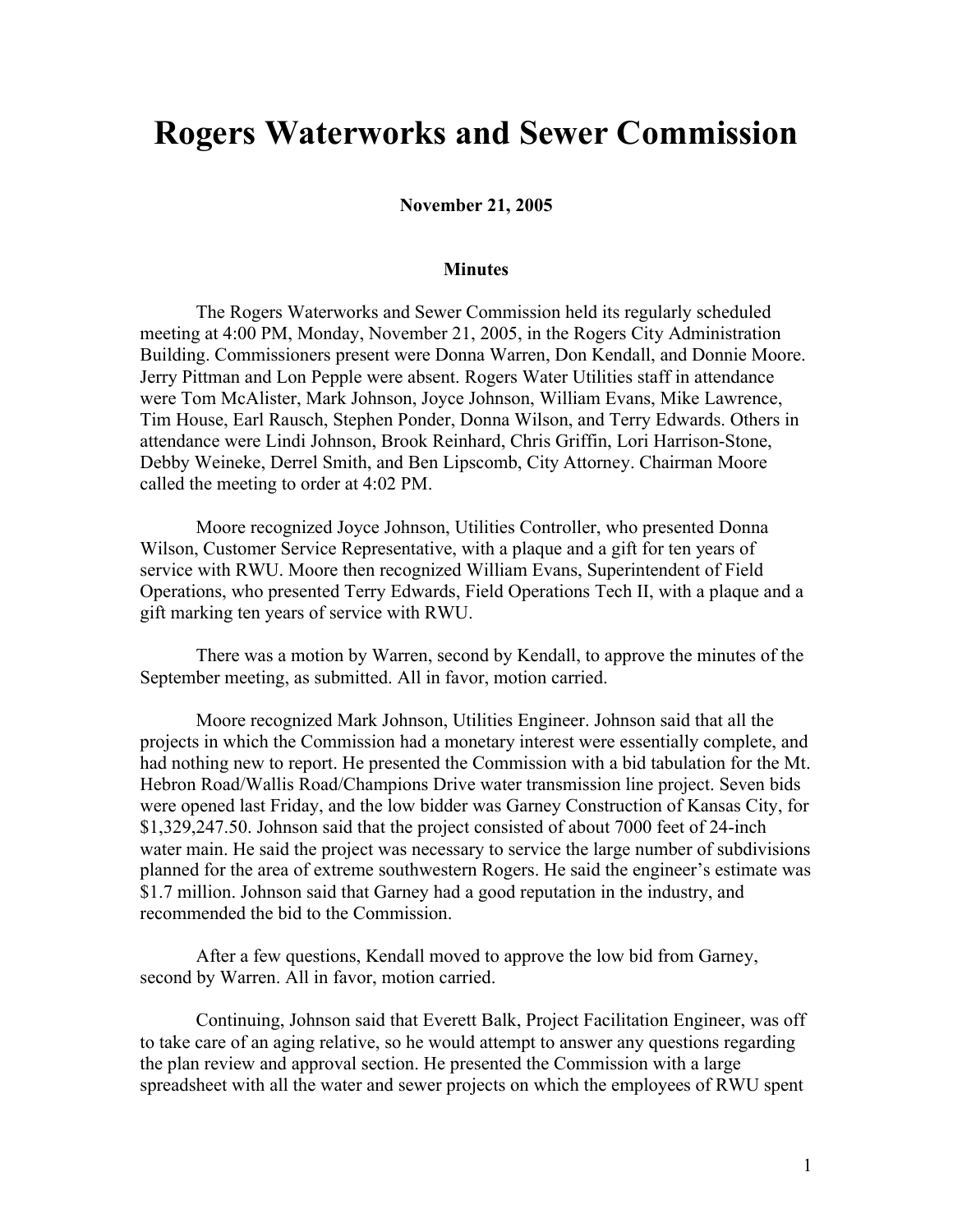time. There were over 100 projects on the list, Johnson said, and he pointed out a few examples that required a significant amount of engineering and technician time.

How many projects are waiting approval? Kendall asked. About fifty, was the reply from Tim House, Review Engineer. Kendall commented that the number was up from last meeting.

Continuing, Johnson presented the Commission with a memo and a sketch depicted a proposed sewer main extension along Honeysuckle Road north of Pleasant Grove Road. Johnson said that the extension was requested by the City of Rogers, since the widening of Pleasant Grove Road would take a septic tank/leach field out of service. Since the extension would serve several properties along Honeysuckle, the City asked that the Commission pay for half the cost, up to \$33,565.

Johnson said that 84 Lumber planned to site a business between the railroad tracks and Honeysuckle, and would need sewer service. He estimated that, with a contribution from 84 Lumber, the Commission's contribution could be lowered to about \$20,000. Tom McAlister, Utilities Manager, suggested that the Commission approve the amount requested by the City's consultant (\$33,565), so that the City's project might proceed without delay. McAlister said that any proceeds coming from 84 Lumber would, in effect, reduce the Commission's contribution. There was a motion by Warren, second by Kendall, to approve the City's request, up to \$33,565. All in favor, motion carried.

Moore recognized John Mack, JKJ Architects, and Debby Weineke, Director, Habitat for Humanity (HH), Benton County. Mack said that his firm was working with HH to develop a budget for a proposed HH "ecological" subdivision on South Old Wire Road. Mack said that HH had purchased five acres, and desired to build fifteen affordable homes. Mack said that the City had always worked with HH, and, HH was asking for a waiver of some or all of the water and sewer access fees and hookup fees.

Kendall said that he would like to help Habitat for Humanity, but the fees for fifteen single-family homes would exceed \$52,000, and he was not sure the Commission could give that much money away legally. Ben Lipscomb, City Attorney, said that he did not think the Commission could give its assets away, no matter how laudable the charity. Moore said that the Commission needed more time to process the request, and asked the City Attorney to investigate the legalities of the request. No action was taken on the request.

Moore recognized William Evans. Evans said that RWU budgeted \$42,000 for the replacement of two trucks. Evans said that RWU could purchase suitable trucks from Bale Chevrolet in Little Rock for \$17,918, through the "state contract", which allowed local governments to pool their purchasing power and buy certain vehicles at a lower rate. He said he had taken the price to a local new car dealer, and was assured that the locals could not even come close to the price from Bale. Therefore, he requested permission to purchase the trucks from Bale Chevrolet, for \$35,836. There was a motion by Kendall, second by Warren, to approve the request. All in favor, motion carried.